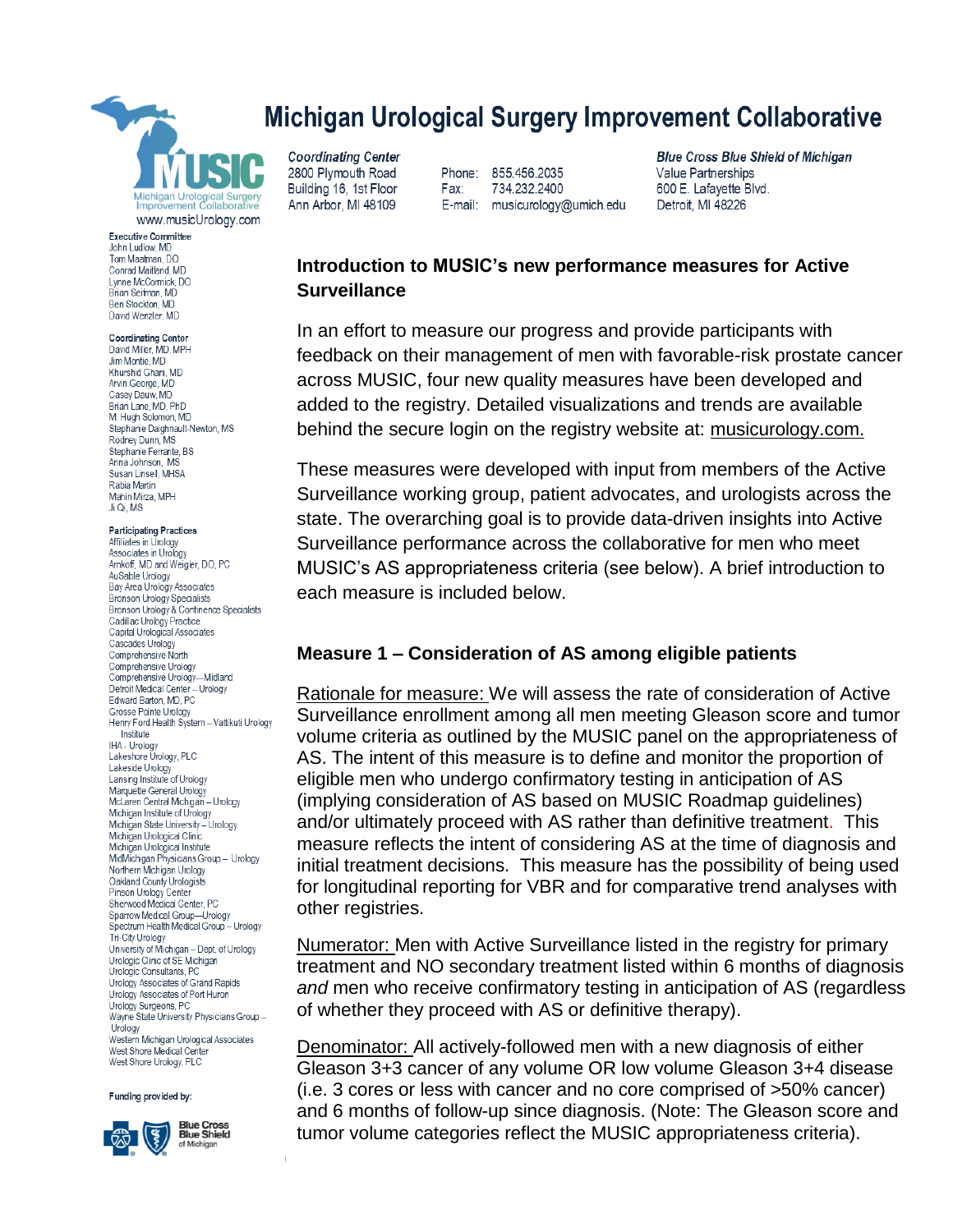Measure specific notes: Men who choose watchful waiting for management are excluded from this measure.

# **Measure 2 – Confirmatory tests in AS eligible patients** *(Rate of confirmatory testing)*

Rationale for measure: This measure will assess the frequency of confirmatory testing *within 6 months of diagnostic biopsy* for all men with a new diagnosis of either Gleason 3+3 cancer of any volume OR low volume Gleason 3+4 disease (i.e. 3 cores or less with cancer and no core comprised of >50% cancer). This rate intends to measure the quality of risk assessment among men considered eligible for AS, as well as the intent to consider AS in the same population.

Numerator: AS-eligible men actively followed with a new diagnosis of either Gleason 3+3 cancer of any volume OR low volume Gleason 3+4 disease (i.e. 3 cores or less with cancer and no core comprised of >50% cancer) receiving either a repeat prostate biopsy, prostate MRI, or genomics testing within 6 months of the date of diagnosis.

Denominator: All actively-followed men with a new diagnosis of either Gleason 3+3 cancer of any volume OR low volume Gleason 3+4 disease (i.e. 3 cores or less with cancer and no core comprised of >50% cancer) and 6 months of follow-up since diagnosis.

Measure specific notes: Confirmatory testing is defined as receipt of a repeat prostate biopsy, prostate MRI, or genomics testing within 6 months of diagnosis date. Men who present from a referring location after receiving both a diagnosis and confirmatory test will be excluded from the denominator of this measure. Men who present from a referring location more than 5 months after diagnosis will also be excluded. Men who choose watchful waiting for management are excluded from this measure but all other men meeting criteria for denominator are included regardless of treatment choice.

**Measure 3 – Rate of "verified" AS** *(Rate of AS, regardless of confirmatory testing, based on lack of definitive treatment within 6 months of diagnosis)*

Rationale for measure: This measure includes AS eligible men placed on AS with or without confirmatory testing.

Numerator: AS eligible men actively followed with a new diagnosis of either Gleason 3+3 cancer of any volume OR low volume Gleason 3+4 disease (i.e. 3 cores or less with cancer and no core comprised of >50% cancer) placed on AS without confirmatory testing with no active treatment 6 months after diagnosis *and* AS eligible men actively followed with a new diagnosis of either Gleason 3+3 cancer of any volume OR low volume Gleason 3+4 disease (i.e. 3 cores or less with cancer and no core comprised of >50% cancer) continued on AS after confirmatory testing and no active treatment for 6 months.

Denominator: All actively-followed men with a new diagnosis of either Gleason 3+3 cancer of any volume OR low volume Gleason 3+4 disease (i.e. 3 cores or less with cancer and no core comprised of >50% cancer) and 6 months of follow-up since diagnosis.

Measure specific notes: Confirmatory testing is defined as receipt of a repeat prostate biopsy,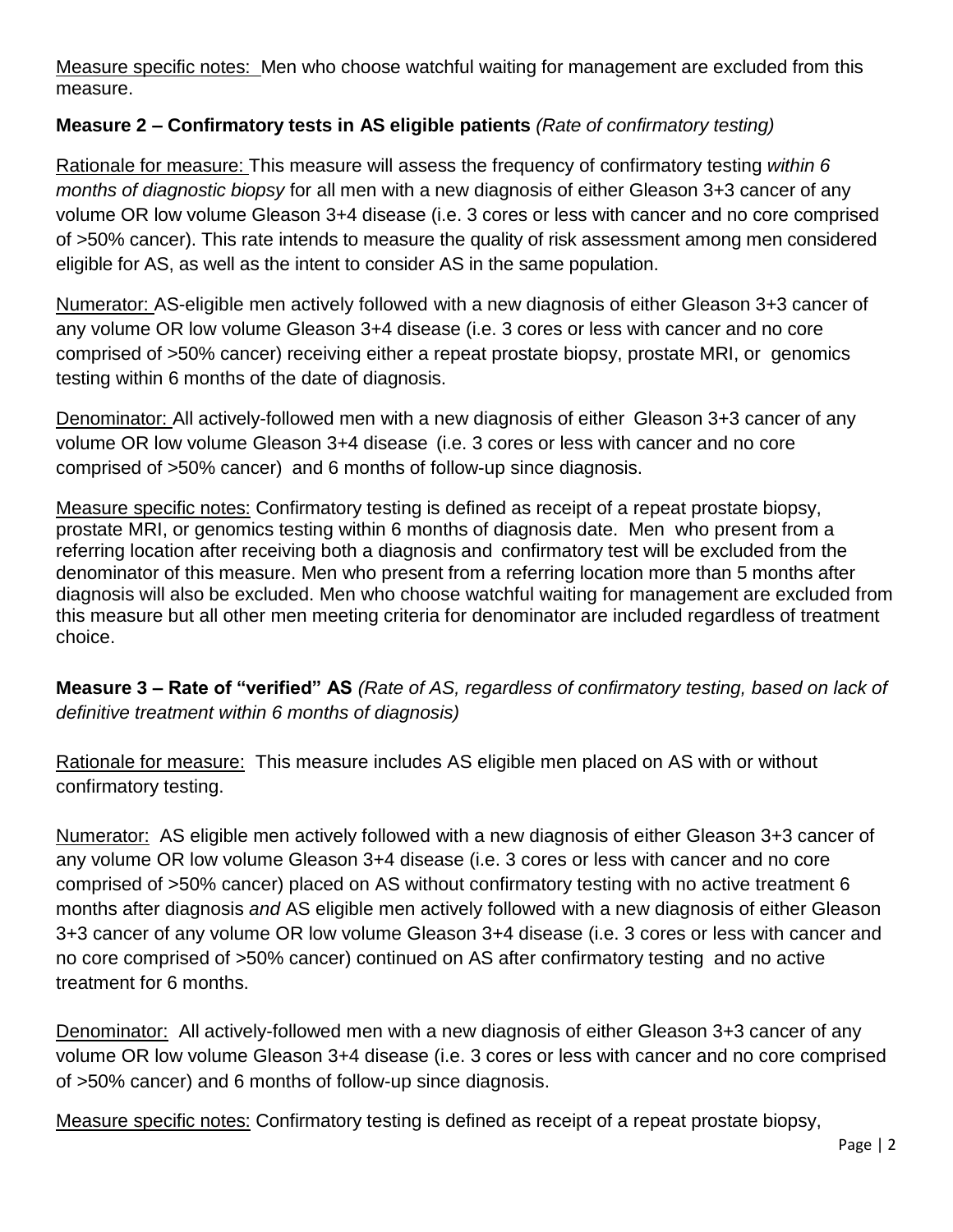prostate MRI, or genomics testing within 6 months of diagnosis date. Men who present from a referring location after receiving both a diagnosis and confirmatory test will be excluded from the denominator of this measure. Men who present from a referring location more than 5 months after diagnosis will also be excluded. Men who choose watchful waiting for management are excluded from this measure but all other men meeting criteria for denominator are included.

# **Measure 4 – Rate of treatment within 6 months of diagnosis among AS eligible men who undergo confirmatory testing within 6 months of diagnosis**

Rationale for measure: This measure wil track the proportion of men who receive active treatment after confirmatory testing to monitor relevance of confirmatory testing to treatment decision.

Numerator: Numbers of AS eligible men who receive active treatment with 6 months after undergoing confirmatory testing within 6 months of diagnosis

Denominator: Number of AS eligible men who undergo confirmatory testing within 6 months of diagnosis.

Measure specific notes: Confirmatory testing is defined as receipt of a repeat biopsy, prostate MRI, or genomic testing within 6 months of diagnosis date. Men who present from a referring location after receiving both a diagnosis and confirmatory test will be excluded from the denominator of this measure. Men who present from a referring location more than 5 months after diagnosis will also be excluded. Men who choose watchful waiting for management are excluded from this measure but all other men meeting criteria for denominator are included.

## **Measure 5 – Performance of recommended follow-up evaluations**

Rationale for measure: In this measure we seek to understand the frequency of follow-up that men receive while on Active Surveillance

Numerator: Number of men who receive 1 tumor burden reassessment AND 3 repeat PSA tests within 42 months of diagnosis

Denominator: AS eligible men actively followed with a new diagnosis of either Gleason 3+3 cancer of any volume OR low volume Gleason 3+4 disease (i.e. 3 cores or less with cancer and no core comprised of >50% cancer) placed on AS without confirmatory testing with no active treatment 6 months after diagnosis and 42 months of follow-up since diagnosis *and* AS eligible men actively followed with a new diagnosis of either Gleason 3+3 cancer of any volume OR low volume Gleason 3+4 disease (i.e. 3 cores or less with cancer and no core comprised of >50% cancer) continued on AS after confirmatory testing and no active treatment for 6 months and 42 months of follow-up since diagnosis.

Measure specific notes: Tumor burden reassessment is defined as either a prostate biopsy or a prostate MRI. Two tumor burden reassessments is used for the numerator as the first of those tests would be the confirmatory test. The MUSIC roadmap lists a high-intensity follow-up plan and a low-